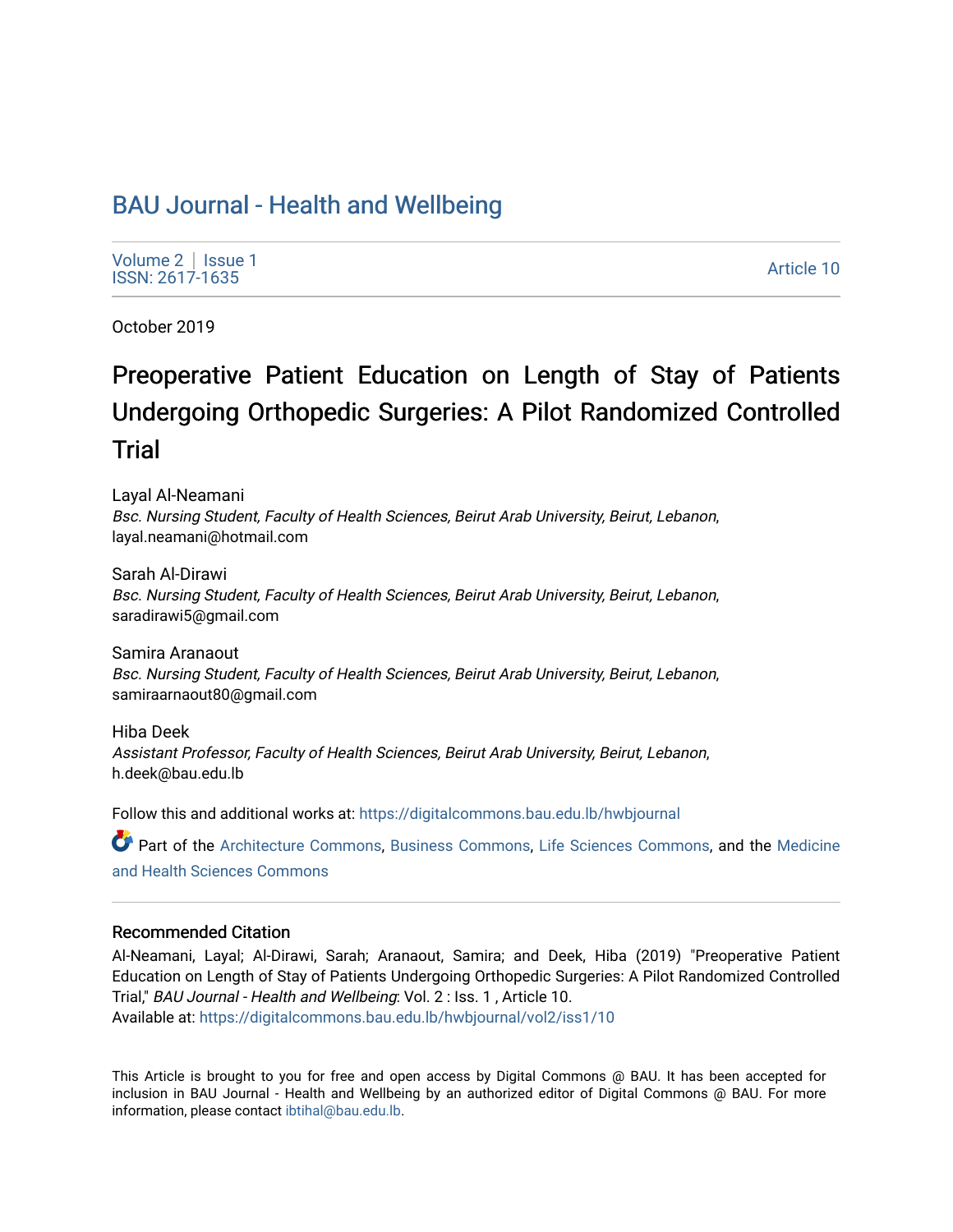# Preoperative Patient Education on Length of Stay of Patients Undergoing Orthopedic Surgeries: A Pilot Randomized Controlled Trial

# **Abstract**

Hip and knee replacement surgeries are complex procedures with many risks and complications postsurgery. Patient education preoperatively has shown to limit some of these complications but nothing is reported on the effect of preoperative education on the length of stay in Lebanon. The aim of this paper is to evaluate the effect of a structured preoperative education to patients undergoing selected orthopedic surgeries. A pilot study for a randomized controlled trials (RCT).The study was conducted at Al Zahraa Hospital and Rafic Hariri University Hospital (RHUH). The study was introduced to potential participants, baseline data was collected and then patients were randomized to the intervention and the usual care groups. The intervention group was given the education by one of the five nursing students that were conducting this study. The education included items on pain management, wound care, physical activity and diet; and took place one day before the surgery. The educational material was unified for all patients to assure consistency. A total of 10 patients were enrolled into this pilot study. Mean age was 68 years and 70% were females. There was no significant difference between the groups in pain reduction or in postoperative complications. The study highlights the need of well-designed methodology of an educational intervention for patients undergoing selected orthopedic surgeries and its effect on the length of stay.

# Keywords

education; nursing; preoperative; patient care and length of stay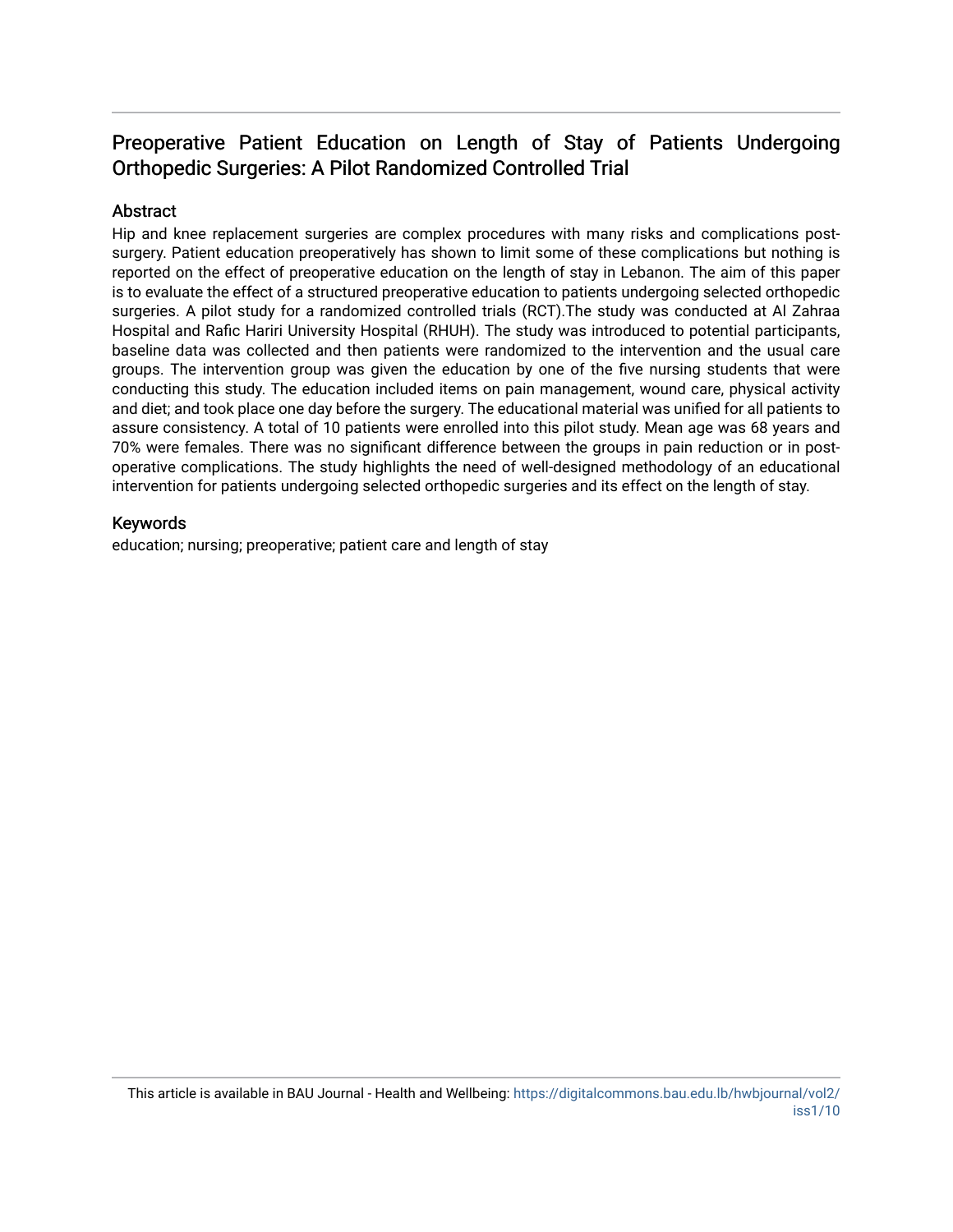#### **1. INTRODUCTION**

Osteoarthritis, the inflammation of the joints, is a frequent debilitating condition of the elderly population (Anna et al., 2013). The knees and hips are the most affected joints where the functional restrictions and impairment in geriatrics are the major results of arthritic knee and hips joints (Huang et al., 2012). The basic necessity of orthopedic surgery is recognized as an indication of extreme illness (Abe et al., 2017). Orthopedic surgeries include hip and knee replacement surgeries; arthroplasty which cause the patients and their families serious physical and psychological disturbances (Johansson et al., 2005). Patients undergoing such surgeries are at risk of several postoperative complications. Such complications are related to the patients' health conditions and demographic statuses (comorbidities, age) (Michel et al., 2002), hospital related complications (nosocomial infections) (Whitehouse et al., 2015) and surgery related such as hemorrhage, dislocation, excessive wound drainage and infection, nerve damage and pain and increased length of hospital stay (LOS) (Husted et al., 2008). Length of stay is a term that describes the hospital admission period. The average length of stay for patients undergoing hip or knee replacement is 8 days (Foote et al., 2009). There are several variables associated with increased length of stay such as sex, advanced age, obesity, multiple medical co- morbidities, and the period between surgery and mobilization, in addition to the American Society of Anesthesiologists (ASA) score (Husted et al., 2008). The ASA scale was used to indicate the risk of complications for patients undergoing surgeries. The higher the score of ASA (3 or more) the higher the rate of increased LOS and complications (Michel et al., 2002). It consists of 5 categories which are (I) healthy patient, (II) patient with mild systemic disease, (III) patient with severe non-incapacitating systemic disease, (IV) patient with incapacitating systemic disease, and (V) moribund patient; who is a patient at the point of death (Michel et al., 2002 ). Many steps are undertaken to avoid postoperative complications, among which are the administration of antibiotic therapy, aseptic techniques during and post surgeries, in addition to patient monitoring, early ambulation, pain control and patient education [\(Stenvall](https://www.sciencedirect.com/science/article/pii/S0167494311002597#!) et al., 2012). Preoperative education refers to any educational intervention delivered before surgery [\(Johansson e](https://www.ncbi.nlm.nih.gov/pubmed/?term=Johansson%20K%5BAuthor%5D&cauthor=true&cauthor_uid=15788086)t al., 2005). The aim of this education is to improve people's knowledge, health behaviors and health outcomes. It should be initiated preoperatively and should include items that if followed may prevent post-operative complications (Kennedy et al., 2017). It often includes the discussion of presurgical procedures, the actual steps of the surgery, postoperative care, potential surgical and non-surgical complications, postoperative pain management and arrangements to avoid post-surgical complications. It also includes steps to undertake for the first ambulation, use of elastic stockings, and range of motion exercises (McDonald et al., 2014). This is supported by the findings of a Cochrane review evaluating the effect of preoperative education on patient outcomes postoperatively such as pain. The review included a total of 18 studies with 1463 study participants undergoing hip (73%), knee (3%) and hip and knee replacement surgeries together (2%). A multidisciplinary team including physiotherapists, nurses and physicians administered the education on pain management before the surgery. The results came back showing a significant reduction in pain scores from 3.1 points in the usual care group to 0.34 in the intervention group when assessment was done on a 1 to 10 point scale (0 being no pain and 10 being maximum pain) (McDonald et al., 2014). Therefore, this study aimed to evaluate the effect of a structured preoperative education to patients undergoing selected orthopedic surgeries; knee and hip replacement on the length of hospital stay.

# **2. MATERIALS AND METHODS**

#### **2.1. Study Design**

A pilot for a multi-site randomised controlled trial; evaluating the feasibility of the study.

#### **2.2. Participants**

Eligibility criteria were adult patients (age  $> 18$  years) with an indication for knee or hip replacement surgeries admitted to Al Zahraa Hospital and Rafic Hariri University Hospital (RHUH). Surgeries were either elective or emergent and patients had to be willing to participate. Exclusion criteria were non-adult patients and those who were unwilling to participate.

#### **2.3. Settings**

This study took place at Al Zahraa Hospital and Rafic Hariri University Hospital in Beirut, Lebanon. Al Zahraa hospital is a large university hospital that can accommodate patients for medical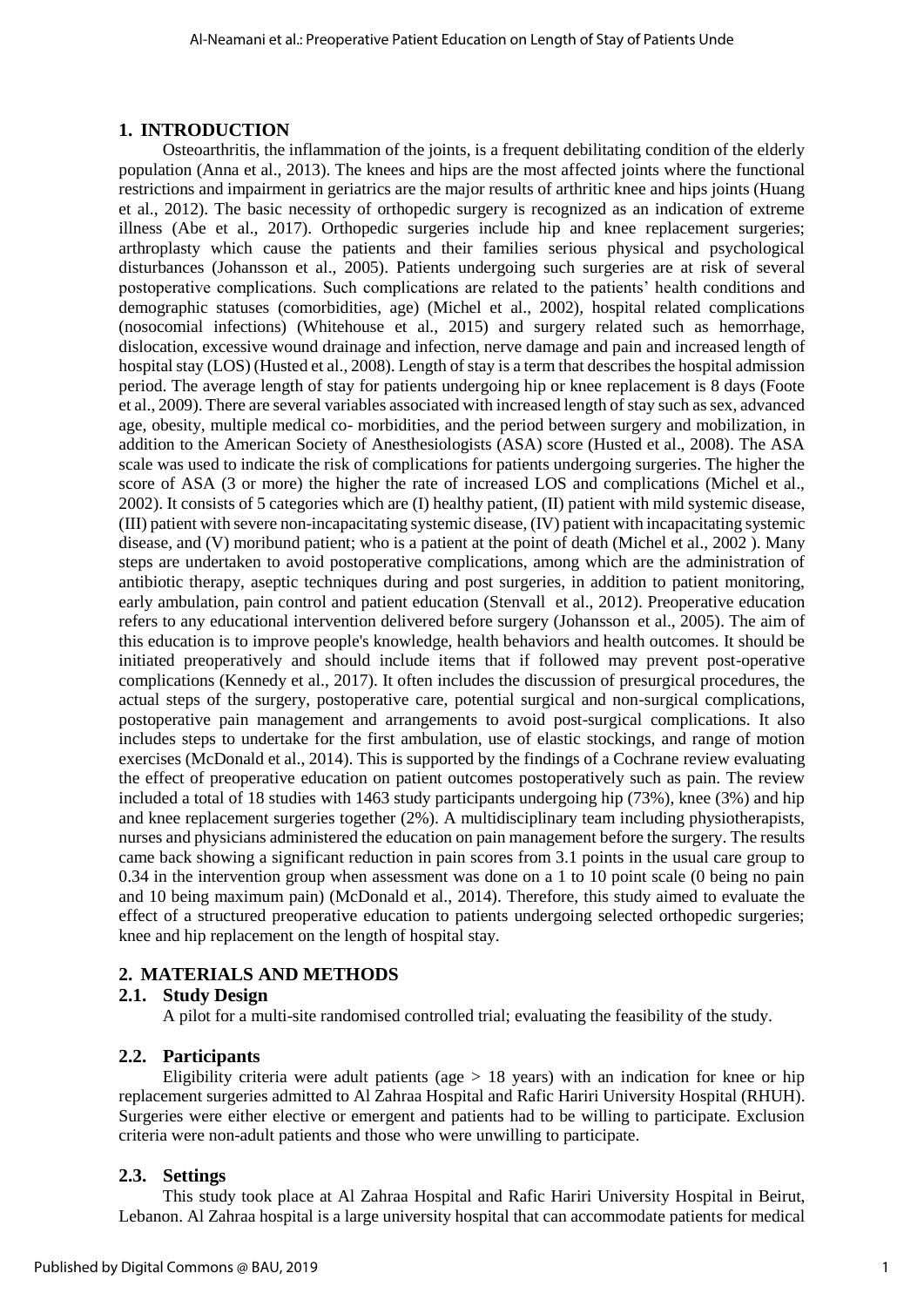and surgical therapies. Patients are cared for by orthopaedists and registered nurses. RHUH is a governmental hospital that consists of 2 orthopaedic surgery units that accommodate patients for hip and knee replacement surgeries.

# **2.4. Procedure**

The study was introduced to potential participants, baseline data was collected and then patients were randomised to the intervention and the usual care groups. The intervention group was given the education by one of the five nursing students that conducted this study. To achieve consistency in delivering the intervention, a training session was held ahead of the study. An information tool with a checklist was used to assure that all contents of the information material were covered. The student researchers administered the education and the baseline questionnaires 1 day before surgery. Ethical approval was secured from the study sites and from Beirut Arab University Institutional Review Board in addition to the administration's approval of all the included sites. Enrolled patients signed a consent form before data collection.

# **2.5. Intervention**

Nursing students performing their senior project developed a small booklet with the educational material. The material included in the booklet were all derived from the literature and the education was delivered by those students. The intervention was delivered one day before the surgery when the patients were convinced of the need of the surgery and were not anxious.

The education included the patients and their family caregivers to assure understanding of the delivered information. The educational material included information on wound care, physical activity, assistive device use, pain management and nutrition. The educational intervention was not expected to last more than 30 minutes.

# **2.6. Sample Size Calculation**

No sample size was calculated as this was a pilot study that aimed to check the feasibility of the intervention rather than the effect of the intervention.

# **2.7. Randomisation**

A randomized control trial was conducted to assume equality in the groups and reduce the risk of having bias. Every participant was allocated with a unique code for de-identifying the data. A list of random numbers (codes) was generated using random number generator by Statistical Product and Service Solution (SPSS) and participants were allocated to a usual care and an intervention group. The list of random allocations was kept with a researcher not involved in the data collection to assure confidentiality and the students conducting the baseline data collection were not aware of the allocation until after data collection to avoid selection bias.

#### **2.8. Instrument**

A questionnaire was specifically designed for the present study using questions derived from previous studies. The questionnaire was administered in an interview format using the patients tongue language, Arabic. In this questionnaire, sociodemographic data, past medical and surgical history were collected, in addition to the physical assessment and laboratory findings. A final section included the discharge status of the patient, length of stay and discharge medication. The detailed information covered in this questionnaire were divided into sections as below:

a. Sociodemographic data: gender, age, marital status, level of education, caregiver, occupation, smoking status, and the physical activity.

b. Current admission condition, including the current cause of admission; diagnosis, cause of condition (fall, osteoarthritis, etc.) and planned surgery (knee replacement, hip replacement or both). c. Past medical and surgical history including home medications, comorbidities and past surgical history.

d. Physical examination including vital signs, pain assessment laboratory findings indicative of infection, inflammation or anaemia, assessment of the involved extremity and activity tolerance.

e. Discharge status including the vital sign, pain assessment and management, discharge medication, discharge educations as part of usual care, length of stay (whether extended due to surgery complications or not), and presence of any complications.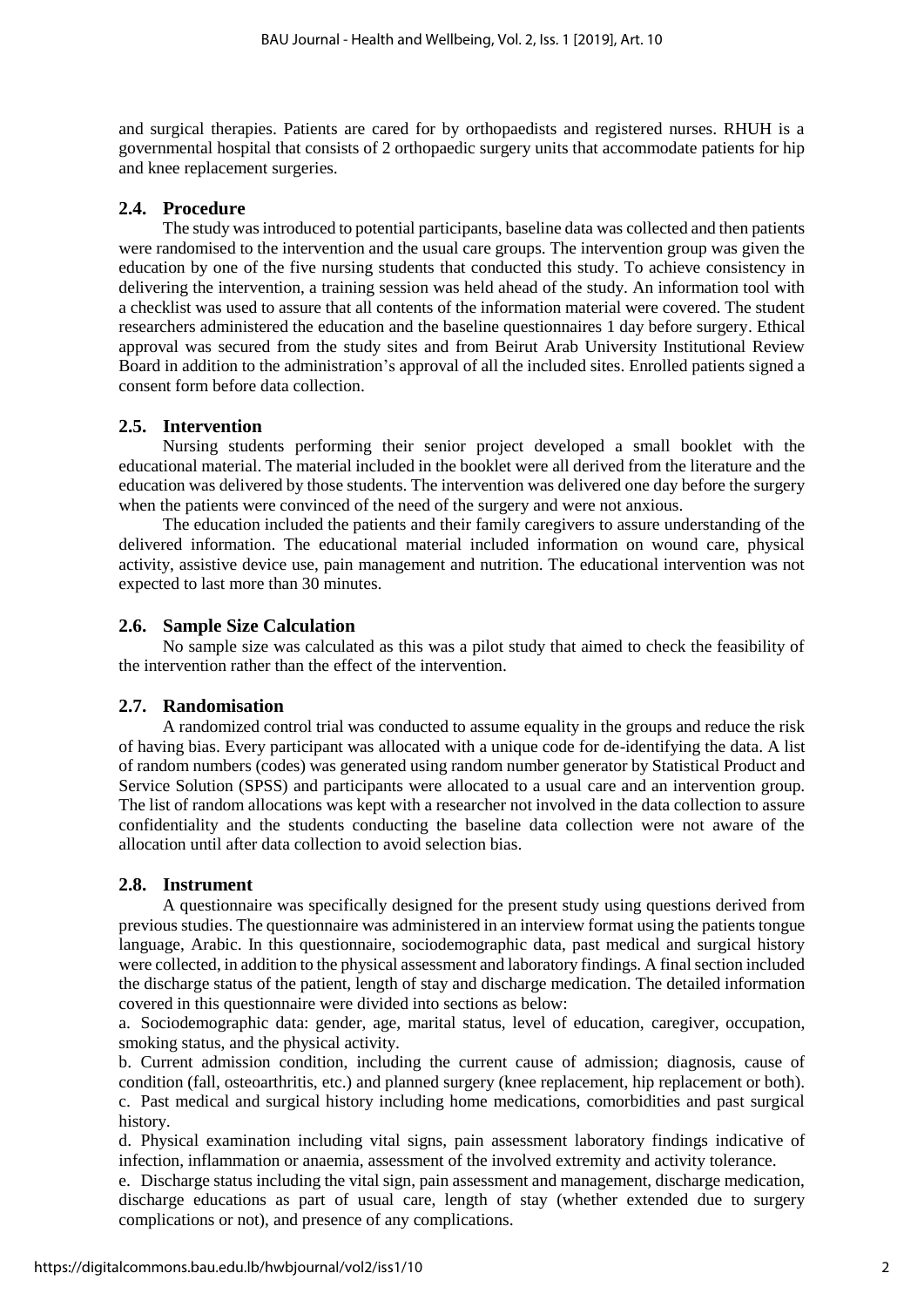# **2.9. Statistical Analysis**

Data were analysed using the Statistical Product and Service Solution (SPSS) version 24. P value was set to  $\lt$  0.05. For univariate analysis, the categorical variables were presented as frequencies and percentages, continuous variables were presented as means and standard deviations**.**  For the bivariate analysis, comparison was made using chi square and fisher exact test, Mann Whitney test (non-parametric testing) since the sample size was small.

# **3. RESULTS**

# **3.1. Feasibility of the Educational Randomized Controlled Trial**

Conducting the trial was faced with many challenges in terms of approval, processing and conduct. Securing approvals from the study hospitals was a lengthy process due to lack of specialized staff in approving such trials and the absence of replacements for the unavailable staff members. The educational material did not completely match that provided by the governmental hospital whom had their own personnel to conduct preoperative education for the surgical patients. This did not only cause repetition for the intervention group but it also diluted the findings since the usual care group were provided with education.

The study participants were very accepting of the education and the attention provided to them by nursing students and appreciated the time and efforts paid for the study conduct. The education for each participant lasted to a mean of 30 minutes and was provided to the patients and their caregivers whenever they were present.

# **3.2. Demographic Characteristics of the Study Participants**

Data collection took place between January and April 2019. A total of 10 participants were found eligible for this study during the study period. Therefore, only 10 patients were enrolled and randomized to the intervention and the usual care group. Figure 1 outlines the enrollment and randomization process of the study participants. The mean age of the participants was  $68 (SD=12)$ years, the majority were female 70% and married (80%). Only 10% were illiterate and the majority were Lebanese (80%). All the patients were cared for by a family member; 60% spouse and 40% child and most were retired (70%). Slightly over half of the patients were smokers and only 40% were physically active. Table 1 outlines the detailed demographic characteristics of the study sample.

|                                  |                  | Table 1: Demographic characteristics of the study participants ( $N=10$ ) |               |         |
|----------------------------------|------------------|---------------------------------------------------------------------------|---------------|---------|
| Variable                         | Total $n$ $(\%)$ | Intervention group n                                                      | Control group | P-Value |
|                                  |                  | (% )                                                                      |               |         |
| Age*                             | 68 (12)          | 76(9)                                                                     | 58(5)         | 0.007   |
| Sex                              |                  |                                                                           |               |         |
| Male<br>$\bullet$                | 3(30)            | 3(100)                                                                    | 0(0)          | 0.20    |
| Social status                    |                  |                                                                           |               |         |
| Married<br>$\bullet$             | 8(80)            | 5(83)                                                                     | 3(75)         | 0.33    |
| Single/Widow/Divorced            | 2(20)            | 1(17)                                                                     | 1(25)         |         |
| Level of education               |                  |                                                                           |               |         |
| At least primary<br>$\bullet$    | 9(90)            | 5(84)                                                                     | 4(100)        | 0.67    |
| Illiterate<br>$\bullet$          | 1(10)            | 1(16)                                                                     | 0(0)          |         |
| Nationality                      |                  |                                                                           |               |         |
| Lebanese                         | 8(80)            | 6(100)                                                                    | 2(50)         | 0.13    |
| Other                            | 2(20)            | 0(0)                                                                      | 2(50)         |         |
| Occupation                       |                  |                                                                           |               |         |
| Currently working<br>$\bullet$   | 3(30)            | 2(33.3)                                                                   | 1(25)         | 0.77    |
| Not working/retired<br>$\bullet$ | 7(70)            | 4(66.7)                                                                   | 3(75)         |         |
| Care giver                       |                  |                                                                           |               |         |
| Husband/wife<br>$\bullet$        | 6(60)            | 2(33)                                                                     | 3(75)         | 0.52    |
| Son/daughter                     | 4(40)            | 4(67)                                                                     | 1(25)         |         |
| Smoker                           |                  |                                                                           |               |         |
| Yes                              | 6(60)            | 4(67)                                                                     | 2(50)         | 0.59    |
| N <sub>0</sub>                   | 4(40)            | 2(33)                                                                     | 2(50)         |         |
| Physically active                | 4(40)            | 3(75)                                                                     | 1(25)         | 0.42    |
|                                  |                  |                                                                           |               |         |

| Table 1: Demographic characteristics of the study participants $(N=10)$ |  |
|-------------------------------------------------------------------------|--|
|-------------------------------------------------------------------------|--|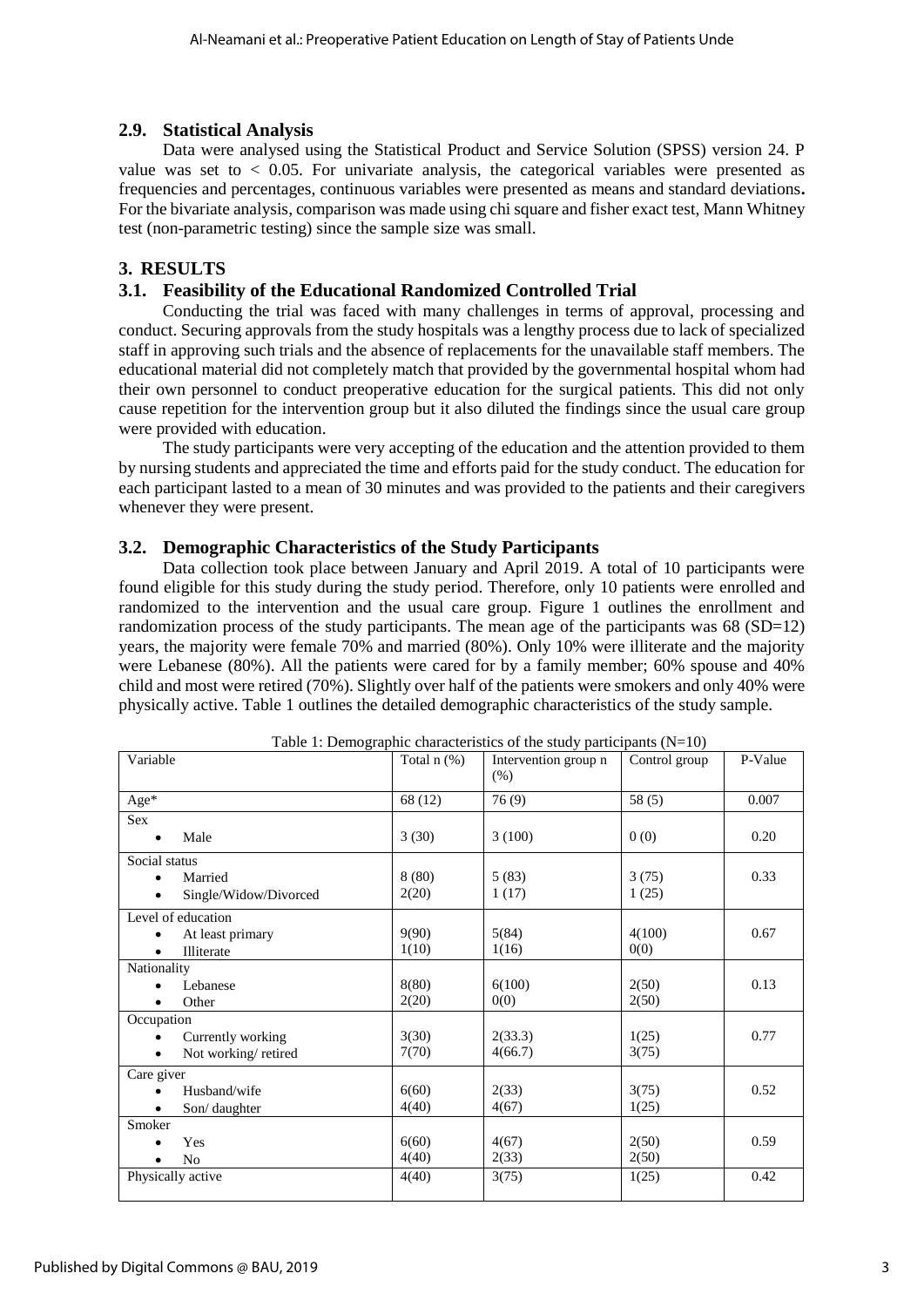| Continue Table 1 |
|------------------|
|------------------|

| Cause of condition              |               |               |                   |               |
|---------------------------------|---------------|---------------|-------------------|---------------|
| Fall                            | 4(40)         | 2(33)         | 2(50)             |               |
| $\bullet$                       |               |               |                   |               |
| Osteoarthritis<br>$\bullet$     | 3(30)         | 2(33)         | 1(25)             | 0.80          |
| Rheumatoid arthritis            | 1(10)         | 1(17)         | 0(0)              |               |
| others<br>$\bullet$             | 2(20)         | 1(17)         | 1(25)             |               |
|                                 |               |               |                   |               |
| Planned surgery                 |               |               |                   |               |
| knee replacement                | 4(40)         | 3(50)         | 1(25)             | 0.42          |
| Hip replacement                 | 6(60)         | 3(50)         | 3(75)             |               |
| Home medication                 |               |               |                   |               |
| Corticosteroids<br>$\bullet$    | 1(10)         | 0(0)          | 1(25)             | 0.4           |
| Opioids                         | 0(0)          | 0(0)          | 0(0)              |               |
|                                 | 1(10)         | 0(0)          | 1(25)             | 0.4           |
| Antibiotics<br>$\bullet$        |               |               | 1(25)             | 0.4           |
| Anti-inflammatory<br>$\bullet$  | 1(10)         | 0(0)          |                   |               |
| Comorbidities                   |               |               |                   |               |
|                                 | 1(10)         | 0(0)          | 1(10)             | 0.19          |
| <b>CHF</b><br>$\bullet$         |               |               |                   |               |
| <b>HTN</b><br>$\bullet$         | 5(50)         | 3(50)         | 2(50)             | 1             |
| DM                              | 4(40)         | 2(33)         | 2(50)             | 1             |
| <b>DLP</b>                      | 2(20)         | 1(17)         | 1(25)             | $\mathbf{1}$  |
| <b>ACS</b>                      | 1(10)         | 0(0)          | 1(25)             | 0.4           |
| <b>PVD</b>                      | 0(0)          | 0(0)          | 0(0)              |               |
|                                 | 0(0)          | 0(0)          | 0(0)              |               |
| <b>CVA</b>                      |               |               |                   |               |
| Past surgical history           | 5(50)         | 3(50)         | 2(50)             | $\mathbf{1}$  |
| Vital signs                     |               |               |                   |               |
| Temperature<br>$\bullet$        | $37(0.16)^*$  | 37(0.2)       | 37(0.13)          | 0.81          |
| Blood pressure<br>$\bullet$     | $12(0.8)*$    | 18(2.3)       | 19(1.7)           | 0.73          |
|                                 | $77(5.4)$ *   | 78(5.3)       | 76(5.8)           | 0.52          |
| Pulse<br>$\bullet$              |               |               |                   |               |
| Respiratory                     | $19(2)$ *     | 11(0.9)       | 12(0.7)           | 0.73          |
|                                 |               |               |                   |               |
| Present pain                    |               |               |                   |               |
| Yes<br>$\bullet$                | 7(70)         | 4(67)         | 3(75)             | 0.77          |
| No<br>٠                         | 3(30)         | 2(33)         | 1(25)             |               |
| Increasing factor               |               |               |                   |               |
| Physical activity<br>$\bullet$  | 9(90)         | 5(83)         | 4(100)            | 1             |
|                                 | 9(90)         | 6(100)        | 3(75)             | 0.4           |
| Position                        |               |               |                   |               |
| <b>Stress</b>                   | 3(30)         | 2(33)         | 1(25)             | $\mathbf{1}$  |
| Decreasing factor               |               |               |                   |               |
| Application of ice<br>$\bullet$ | 2(20)         | 1(17)         | 1(25)             | $\mathbf{1}$  |
| Medication                      | 8(80)         | 5(83)         | 3(75)             | $\mathbf{1}$  |
| Position                        | 7(70)         | 4(67)         | 3(75)             | $\mathbf{1}$  |
|                                 | 3(30)         | 2(33)         | 1(25)             | $\mathbf{1}$  |
| Support                         |               |               |                   |               |
| $LOS*$                          | 4(1)          | 4(1)          | 5(1)              |               |
| Blood analysis                  |               |               |                   |               |
| Hgb                             | $11(1.5)^*$   | 11(1.5)       | 11(1.7)           | 0.80          |
| <b>WBC</b>                      | 7880          | 6(5)          | 1(3)              | 0.17          |
| <b>RBC</b>                      | $(2538)*$     | 4(1)          | 5(0.2)            | 0.44          |
| Platelets                       | $5(1)$ *      | 231000(64788) | 152756(10222      | 0.17          |
| <b>HCT</b>                      | 199702(8629   | 28(14)        | $\left( 0\right)$ | 0.51          |
| <b>ESR</b>                      | $9)*$         | 0(0)          | 33(5)             | $\frac{1}{2}$ |
| C reactive protein              | $30(11)*$     | 0(0)          | 0(0)              | 0.24          |
|                                 | 0(0)          |               | 0.18(0.3)         |               |
|                                 | $0.07(0.22)*$ |               |                   |               |
|                                 |               |               |                   |               |

LEGEND: CHF: congestive heart failure; HTN: hypertension; DM: diabetes mellitus; DLP: dyslipidemia; ACS: acute coronary syndrome; PVD: peripheral vascular disease; CVA: cerebral vascular accident; LOS: length of hospital stay; hgb: hemoglobin; hct: hematocrit; RBC: red blood cell; WBC: white blood cell; ESR: erythrocyte sedimentation rate; NSAIDS: nonsteroidal anti- inflammatory drugs; ATB: antibiotics; VS: vital sign; \*continuous variables reported in mean and standard deviation.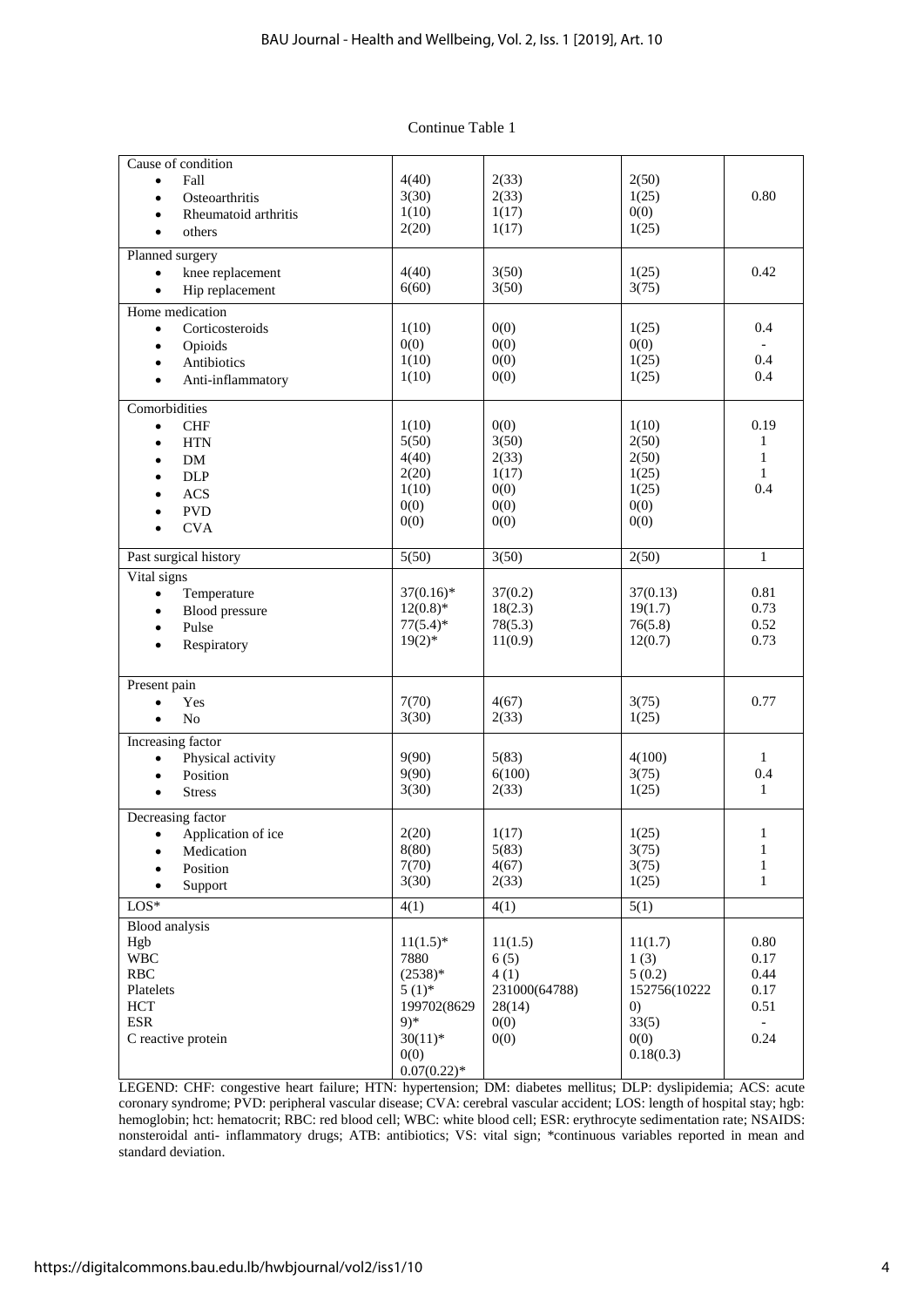

Fig.1: The enrollment, allocation and participation of study participant

# **3.3. Clinical demography of the participants**

The main cause of joint dislocation was fall (40%), followed by osteoarthritis (30%). More than half of the patients (60%) were planned for hip replacement, the rest were planned for knee replacement and none for both surgeries together. Most of the participants (70%) were in pain which was increased by physical activity (70%) and alleviated by pain killers (80%). Half of the study participants were hypertensive, a high percentage (40%) had diabetes and only 20% had hypercholesterolemia. Blood values and vital signs were mostly within normal ranges and are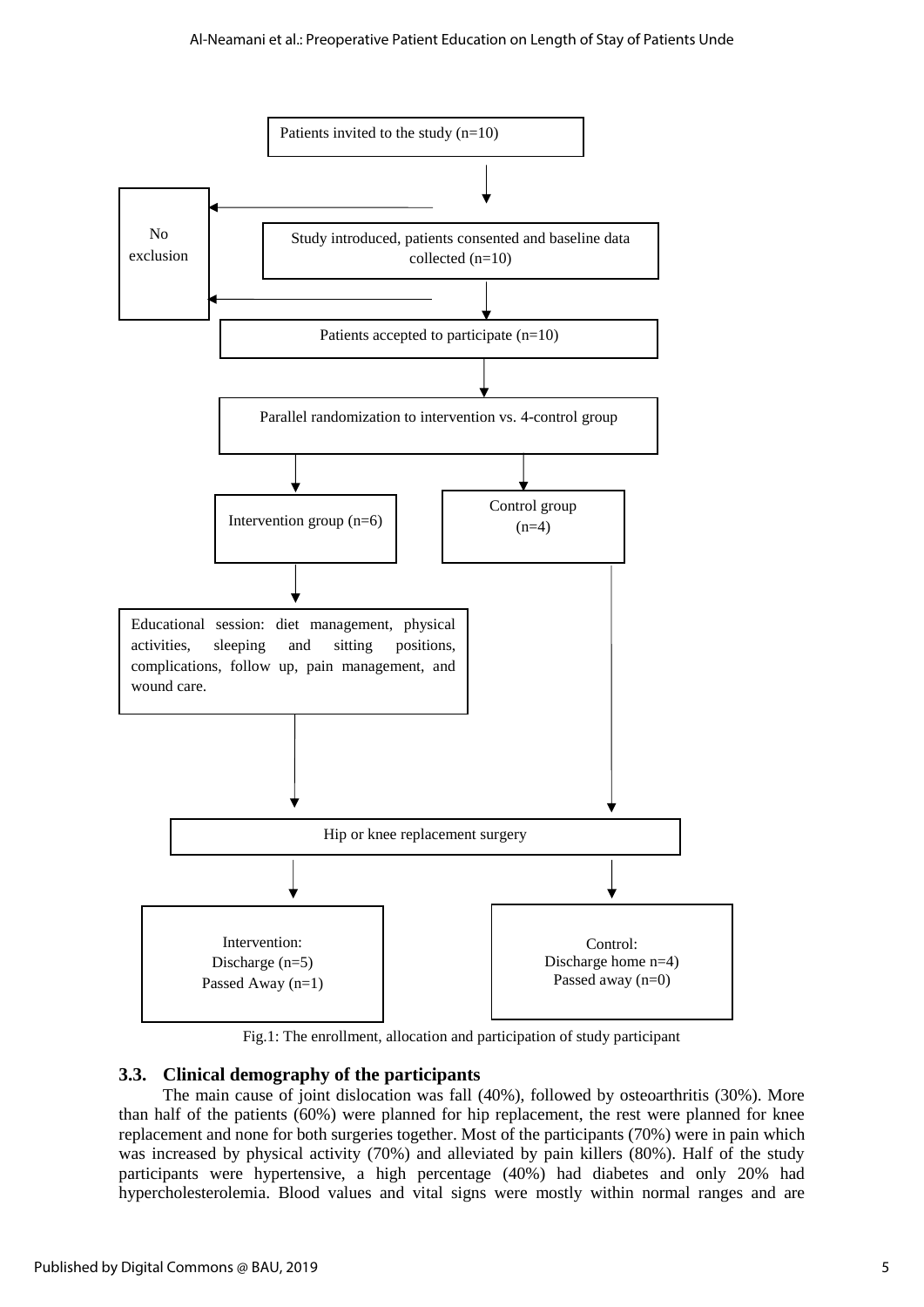presented in Table 1. There was no difference between the groups in any of the variables other than age which was controlled for statistically.

When looking at the discharge profile, it was found that all participants were discharged with controlled blood pressure (BP) with a mean discharge systolic BP of 12 mm Hg. Some participants (22%) had severe pain requiring potent pain killers, despite that only 11% were discharged on Tramal while the rest were discharged on non-steroidal anti-inflammatory drugs (NSAIDs) (33%) and even on paracetamol (55%). The reports of pain were divided equally between the intervention and the usual care group. In terms of discharge planning, 56% of the study participants were provided with education before discharge. The educational material included the importance of regular check-ups (22%), medications (67%), positioning (56%), long travel avoidance (44%), diet (22%), use of assistive devices (22%) and pain control (11%). The majority were discharged home following their hospital stay while only one patient (10%) passed away following surgery while still hospitalized.

#### **3.4. Length of stay between the groups**

The mean length of stay was  $4 \text{ (SD=1)}$  days with no significant difference between the intervention groups (Median=4) and the control group (Median=  $6$ ), U=5.5, p=0.24. Out of the whole sample, only 22% had extended length of stay that was due to post-operative complications. These complications were Hemorrhage (11%) and uncontrolled pain (11%). There was no significant difference between the groups in reported post-operative complications.

#### **4. DISCUSSION**

This study describes the result of the impact of preoperative education on the patient length of stay of patients undergoing selected orthopedic surgeries, evaluated in a randomized controlled trial. The pilot study was conducted to evaluate the feasibility of randomized trials in Lebanese hospitals by senior nursing students. Feasibility studies are conducted at smaller range than the full RCTs, which are considered as a plan for the future research (Eldridge et al, 2016), thus explaining and justifying the small sample size. While the findings showed no improvement in Lengths of stay between the study groups, these findings should be evaluated with caution due to the small sample size yielded. This sample size can be attributed to the settings of the hospitals, the healthcare professionals in the hospitals and the ethics culture of workers in these study sites.

Although no difference was seen in the length of hospital stay between the study groups. However, the average length of stay was shorter than that provided in the literature (4 vs. 8 days). Therefore, the educational program was effective at helping patients achieve an earlier discharge from the hospital (Jones et al., 2010). In terms of complications, our sample reported one case (11%) of hemorrhage which delayed their hospital discharge. This was seen previously with similar surgeries where 27% of cases had hemorrhage leading to the need of blood transfusion (Willhuber GC et al., 2018). Another reported complication was pain, which was reported in all the cases before discharge however, one required an extended length of stay for its management. Surprisingly, only one third of those reporting the worst possible pain were discharged on potent painkillers. These findings were different from those reported by previous studies were the preoperative education showed significant improvement on the pain scale from 3.1 points to 0.34 points (McDonald et al., 2014 ). The difference between the groups can be further evaluated in future studies with larger sample sizes to validate the findings.

The timing of the education preoperatively was optimal before the patients were subjected to the physiological shock; surgery. This had been addressed previously where the outcomes post operatively were greatly improved due to this timing of education. Such education decreased the risk of falls, pain and even cost in addition to other reported complications (Clarke et al, 2012; Louw et al, 2013). This had also been greatly appreciated by the study participants who were distracted from the surgery by this education and decreased their preoperative anxiety. Additionally, the friendly teaching strategy adopted was greatly valued by the older adult sample of this study group. The investigators introduced themselves as nursing students which gave the participants a friendly impact and welcomed their non-superiority and friendliness. Since the population was older adult population, the researchers used many repetitions to the same education content to assure understanding. This goes in line with what was reported by Friedman et al (2011) who also reported using multiple teaching strategies to assure understanding. Also other methods that were found effective was empowering patients and encouraging self-care as compared to traditional teaching methods (Pellino et al., 1998). In consideration of the collectivist culture the study took place in, the researchers opted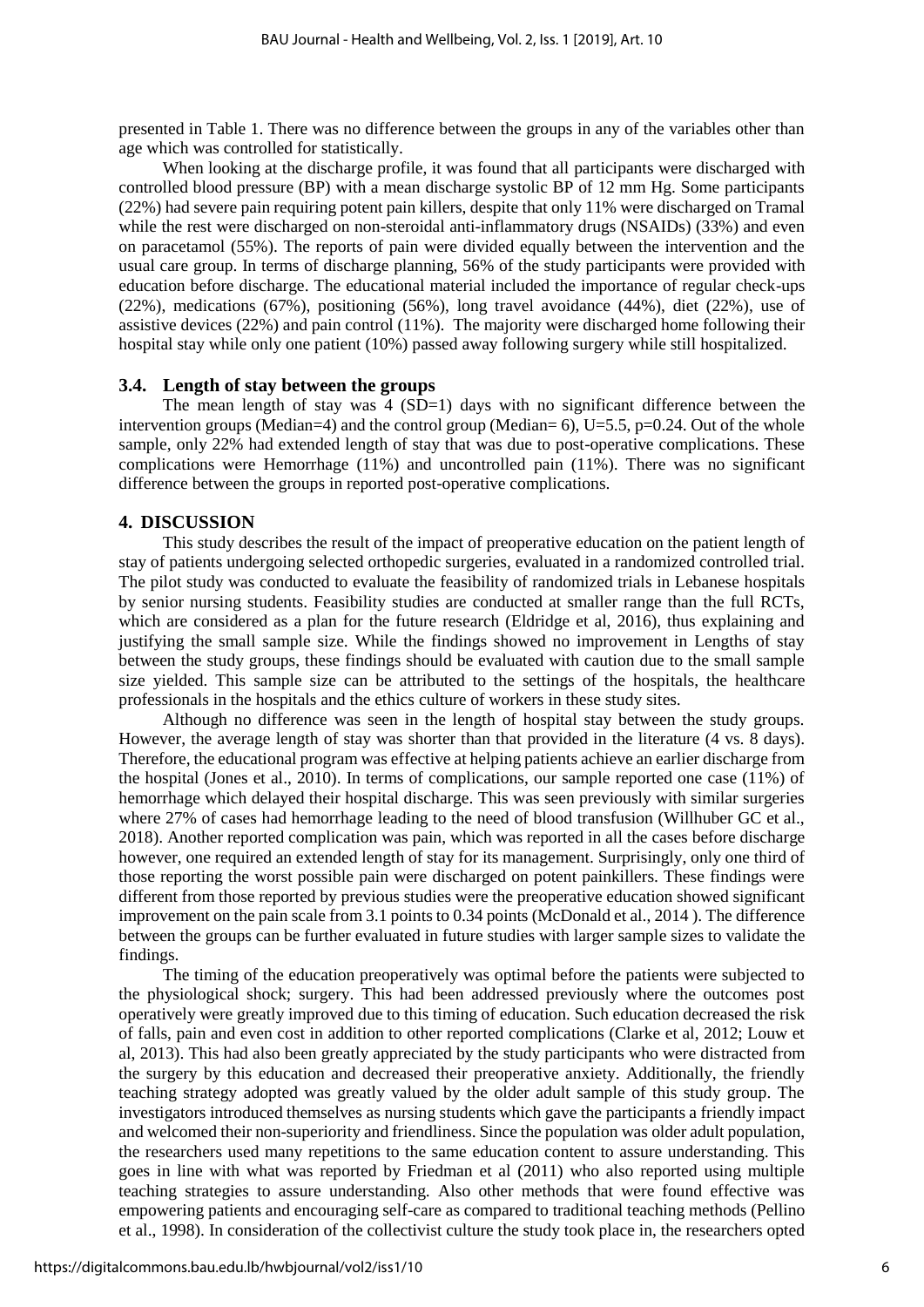to include the family caregivers in the education and cared to allow the patient to identify their usual caregiver. This came in accordance to our assumptions that all patients had a significant other or a child who cared for them and resided in the same household. This was supported by Anderson et al (2014) who reported that the education should be provided to the patients and their caregiver for optimal outcomes and structured care (Anderson et al., 2014). Despite these reports, future studies should aim for a multiple approach intervention to assure understanding of the content by predominantly older adult population.

In future trials, longer follow-up periods are necessary to evaluate the long term effect of the intervention especially on other outcomes such as infection and pain.

#### **5. LIMITATIONS**

Despite going to two study sites for data collection, the sample size was very small accounting for 10 patients only. This was greatly due to the limited time of the study conduct and the financial turbulence of the study sites and the country. Future studies should account for such factors when planning the study time interval. Additionally, the small sample size was the cause of the significant difference between the groups in terms of age. This was not controlled for statistically in the analysis since it gave the same results with and without control and this is largely due to the small sample size. Another limitation was the conflict between the education provided by this study and that provided by the study hospitals. This can have been dealt with by unifying the material. However, one study hospital insisted on using their material and on providing the education to all their patients regardless of our allocation. This diluted the findings and yielded no significant difference between the groups. Future studies should be conducted in hospitals that do not have their education material and would find this intervention of value for their quality improvement. Nevertheless, this study adds important information to the available literature on its feasibility and the importance of the intervention.

#### **6. CONCLUSION**

The study highlights the need of well designed methodology of an educational intervention for patients undergoing selected orthopedic surgeries and its effect on the length of stay. This educational approach was given to help patients benefit from it by knowing how to care for themselves after the surgery. Assessment was done pre and post surgery for participant variables and characteristics. As shown, similar results were seen in both groups due to many factors, among which is the small sample size. However, a significant finding was the reduced LOS as compared to those reported by international studies (no national studies available). Future studies should reach out to hospitals in need for this quality improvement initiative and include a larger sample size.

#### **7. REFERENCES**

 Abe, K., Orita, S., Mannoji, C., Motegi, H., Aramomi, M., Ishikawa, T., ... & Hasue, F. (2017). Perioperative complications in 155 patients who underwent oblique lateral interbody fusion surgery: perspectives and indications from a retrospective, multicenter survey. *Spine*, *42*(1), 55-62.

 Anderson, D. J., Podgorny, K., Berrios-Torres, S. I., Bratzler, D. W., Dellinger, E. P., Greene, L., ... & Kaye, K. S. (2014). Strategies to prevent surgical site infections in acute care hospitals: 2014 update. *Infection Control & Hospital Epidemiology*, *35*(S2), S66-S88.

 Clarke, H. D., Timm, V. L., Goldberg, B. R., & Hattrup, S. J. (2012). Preoperative patient education reduces in-hospital falls after total knee arthroplasty. *Clinical Orthopaedics and Related Research®*, *470*(1), 244-249.

 Eldridge, S. M., Lancaster, G. A., Campbell, M. J., Thabane, L., Hopewell, S., & Coleman, C. L. (2016). Defining Feasibility and Pilot Studies in Preparation for Randomised Controlled Trials: Development of a Conceptual Framework. *PLoS ONE*, *11*(3), e0150205.

 Friedman, A. J., Cosby, R., Boyko, S., Hatton-Bauer, J., & Turnbull, G. (2011). Effective teaching strategies and methods of delivery for patient education: a systematic review and practice guideline recommendations. *Journal of Cancer Education*, *26*(1), 12-21.

 $-$  Huang, S. W., Chen, P. H., & Chou, Y. H. (2012). Effects of a preoperative simplified home rehabilitation education program on length of stay of total knee arthroplasty patients. *Orthopaedics & Traumatology: Surgery & Research*, *98*(3), 259-264.